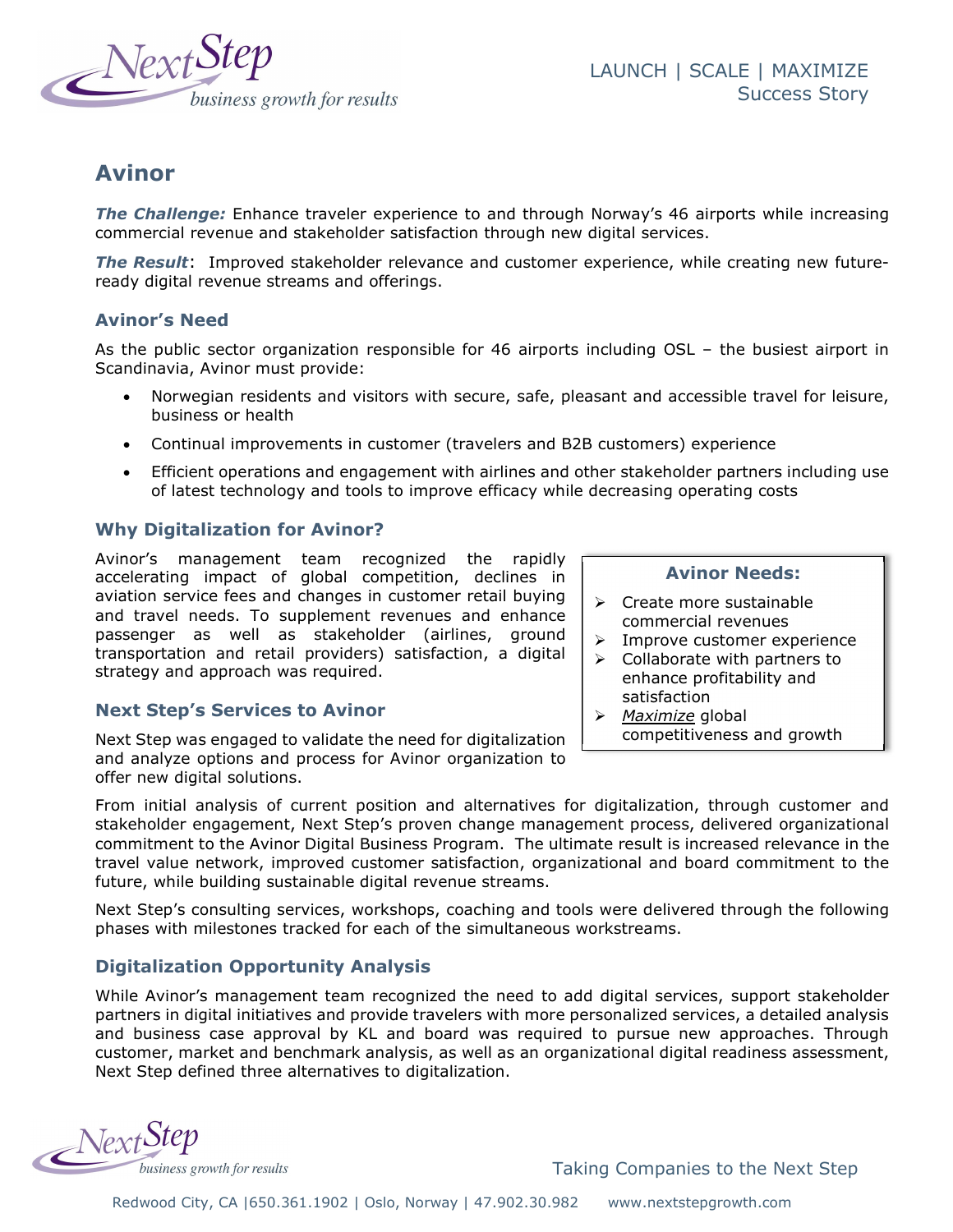

These were to continue business as usual; adopt a Business to Consumer digital approach to delivery of services or to collaborate with other travel providers (airlines, ground transportation, retail) to provide an integrated (B2B)digital service offering.

## Business Case for Digitalization

To gain commitment to move forward with the recommended approach, Next Step developed detailed SWOT analyses and modeled the financial and public impacts of each of the alternatives. was completed. Through workshops, coaching and best practice examples from Next Step, the Avinor leadership team, KL and Board committed to pursuit of the Avinor Digital Business Program.

### Customer and Stakeholder Engagement

Recognizing success with digital services requires customer adoption and engagement, Next Step (with Avinor) segmented, then co-created the customer journey for current and future target audiences.

As all customers view the airport experience as one element in a travel journey, inclusion of stakeholders including airlines, ground transportation and other travel service providers in definition of the digital program was critical. Next Step built, led, analyzed and communicated results from numerous meetings, workshops to gain stakeholder commitment for ongoing collaboration.

### Organizational Readiness and Commitment to Change

Since delivery and support of digital services requires the evolution of internal business processes, organizational structures and skills, Next Step's proven change management process prepared the organization to successfully deliver new digital solutions. One aspect of this was implementation of a company-wide Digitalization Task Force. Participants representing each department within Avinor committed to meeting regularly to discuss and advance digitalization within their area of responsibility. In addition, a Steering Group was formed to complement the Digital Task Force and provide executive feedback and support.

### Digital Solution Planning

Taking into account results from the market and customer analysis, stakeholder engagement, cocreation workshops, and input from Digital Task Force, Next Step facilitated definition and prioritization of plans for digital offerings from Avinor. Initial pilot projects, infrastructure and platform requirements and long-term product visions were analyzed based on financial, organizational and market requirements for success. Alternatives such as 'make or buy', co-development, licensing and internal development were analyzed and defined in the resulting business

plan.

### Business Plan and Financial Modelling Framework

Successful delivery of Digital Business Program requires executive and stakeholder commitment for the long term. This includes recognition that returns will accelerate after the initial 3-5 years offering digital solutions. During this period monitoring of key performance indicators, milestones and market acceptance as well as financial projections is necessary to achieve real business results.

#### Avinor Results:

- $\triangleright$  Roadmap to generate more sustainable commercial revenues
- $\triangleright$  Improved partner relationships and customer experience
- $\triangleright$  Successful terminal expansion with enhance profitability
- $\triangleright$  *Improved* global position, increased routes and partners

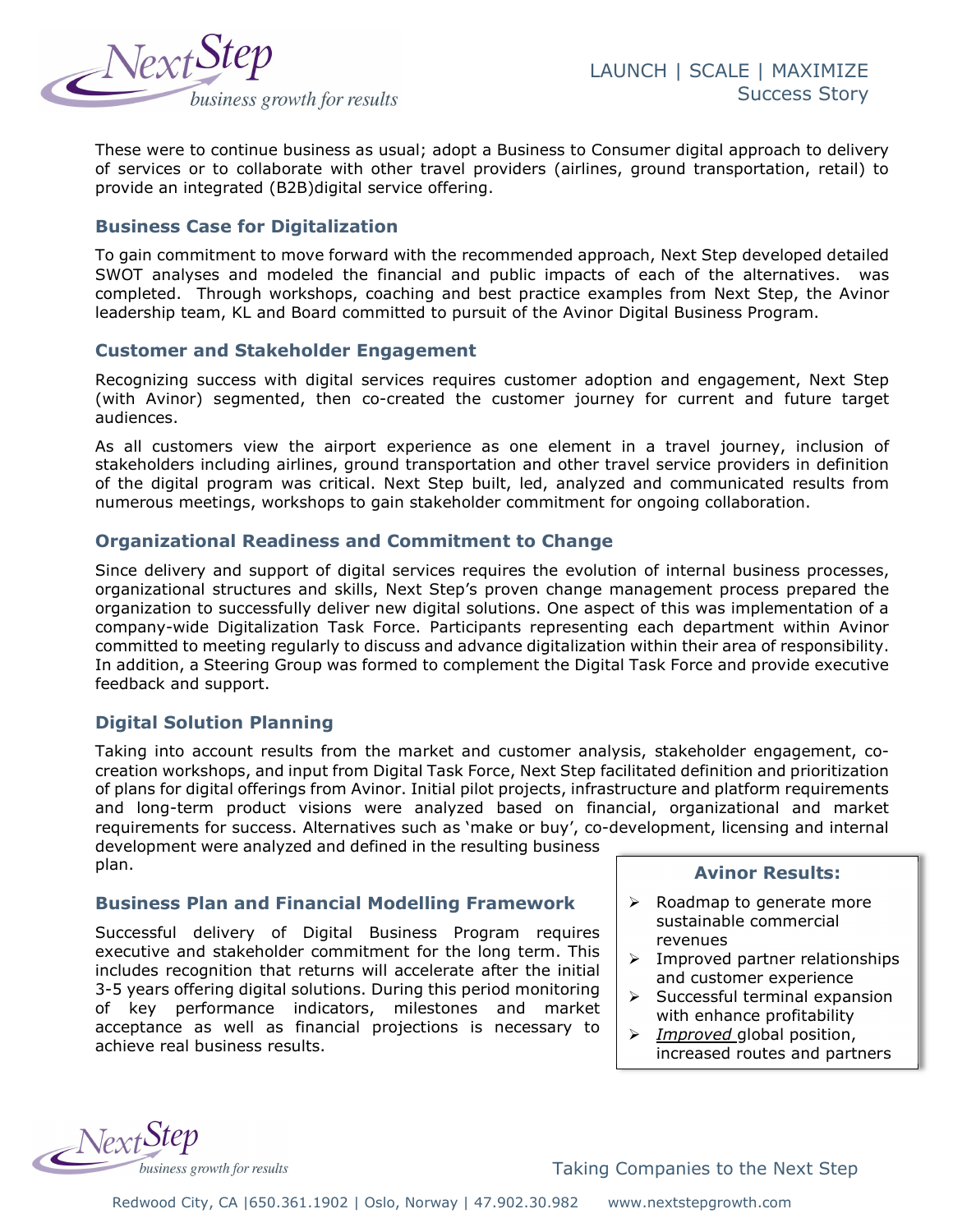

To maximize Avinor's long term digital business success Next Step provided a detailed Business Plan and Financial Modeling Framework for continual measurement of results against the plan – details noted below.

#### Business Plan

Developed in collaboration with Avinor throughout Next Step's engagement the business plan includes:

Executive Summary

- Why digitalization is critical today
- Principles of successful digitalization in air transportation industry
- Avinor Digitalization Strategy and Program
- Digital offerings and timeline
- Financial analysis summary and anticipated returns

Market / Landscape Analysis

- Air transportation trends
- Customer segmentation, demographics today and future
- Airport trends and benchmarks
- External (political and environmental) trends and potential impact

Stakeholder Analysis

- Traveler needs today and future by segment
- Non-traveler customer needs today and future
- Airline needs, impact and segmentation today and future
- Ground transportation provider needs today and future
- Travel, tourism, retail and supporting stakeholder needs today and future
- Norwegian resident, policy makers and influencers needs today and future

Avinor Position Today

- Strengths, Weaknesses, Opportunity and Threats
- Digitalization Readiness Gap Analysis (including Organizational Readiness Assessment)

Digital Solution Development and Delivery Plan

- Digital service / product development strategy and infrastructure planning
- Role of stakeholder partners in digital solution development and delivery
- Pilot projects and initial offerings (one year plan)
- Five year projection of services to be delivered by solution area (information, retail, airport services, entertainment / experience, etc)

Financial Analysis

- Summary of financial modeling framework (description below)
- Investment required by year
- Revenue, operating margin and profit impact of digital program implementation

NextStep business growth for results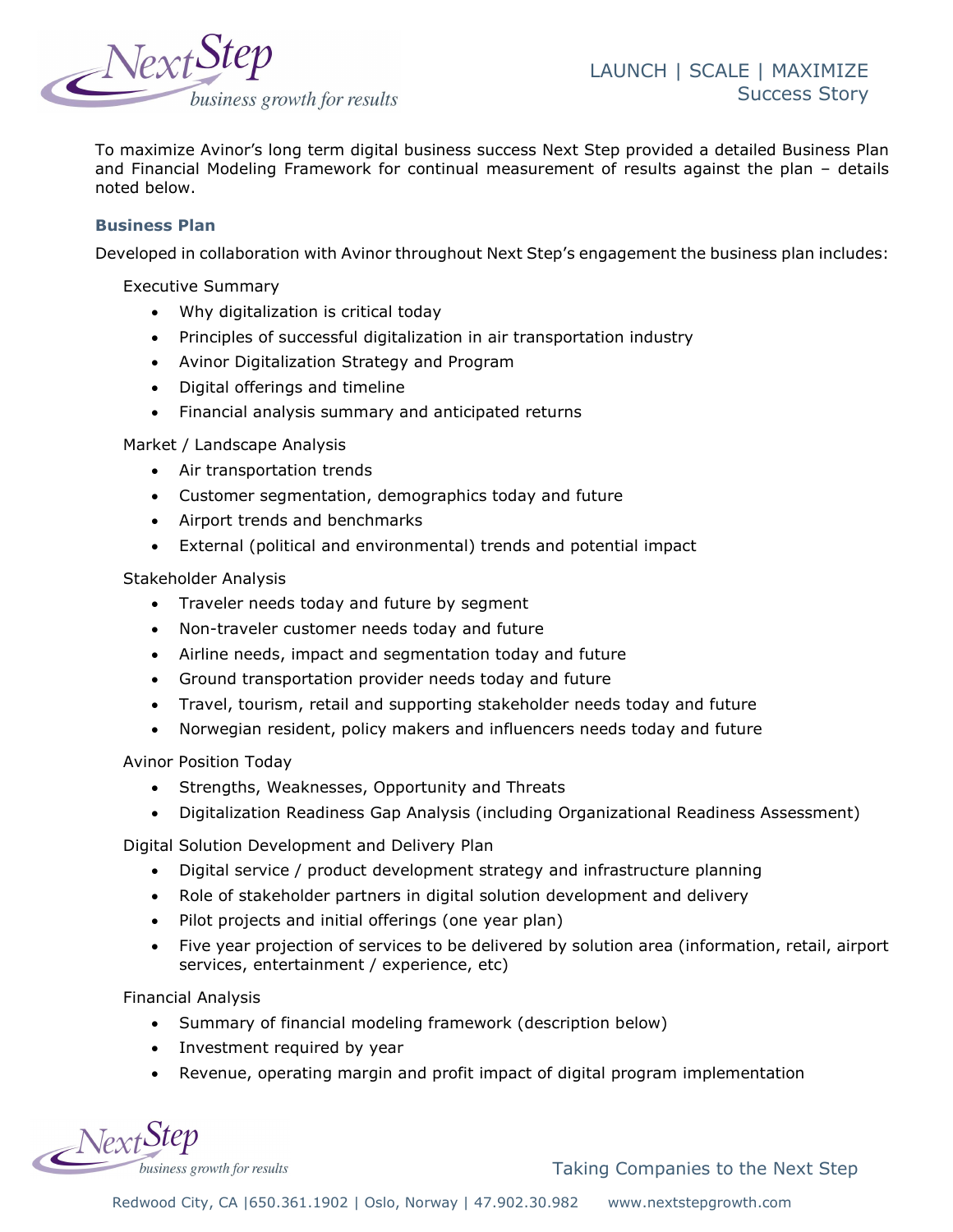

Key Performance Indicators of Success

- KPI and quantitative measurement
- Process for managing to the KPIs

Risk Mitigation

- Potential risk factors and contingency plan for each factor
- Recommended process for tracking

Program and Project Planning

- Program Management Requirements and Recommendations for success
- Project Plan for each required 'track' for implementation of the Avinor Digital Program
	- o Customer Journey / Experience Enhancement
	- o Stakeholder Engagement
	- o Organizational Readiness / Competency / Culture
	- o Digital Solution Development and Delivery
	- o Communications Planning
	- o Strategic Program Management
- Critical requirements for initial project success

#### Financial Model

To support the Business Plan, Next Step provided a customized financial modeling framework for ongoing review, analysis and tracking by Avinor key metrics in digital business success. These include:

- Historical and current financial results and projections for Avinor's traditional business
- Potential impact of trends in aviation, retail, travelers, public and stakeholders on traditional business
- Projected revenues and operating margins from digital business offerings (direct, partner solutions and referrals)
- Impact of digital business offerings on traditional revenues and operating margins
- Investment alternatives for development and delivery of digital solutions
- Return on investment and impact on the organization's revenues, operating margin and profits from digital solutions

### The Results

### About Next Step

Next Step provides scalable business growth through global team with hands-on commercial, digitalization and leadership expertise. Since 2000 the company has delivered real business results for Adobe, Avinor, Cisco, Google, LiveNation, Microsoft, NetApp and hundreds more. For more information, visit Next

### Avinor Needs:

- $\triangleright$  Create more sustainable commercial revenues
- $\triangleright$  Improve customer experience
- $\triangleright$  Collaborate with partners to enhance profitability and satisfaction
- $\triangleright$  Maximize global competitiveness and growth